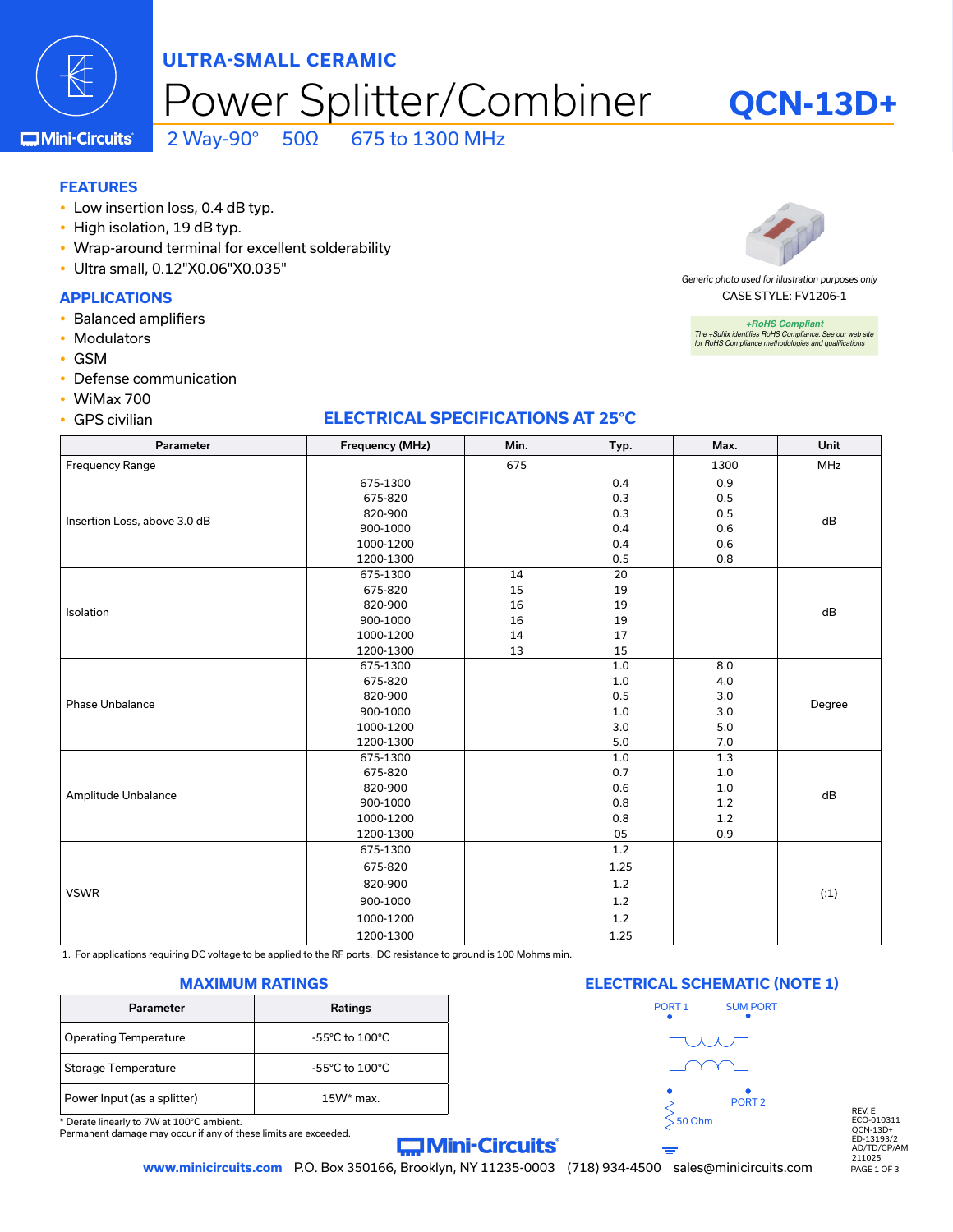

## ower Splitter/Combiner **ULTRA-SMALL CERAMIC**

## **QCN-13D+**

#### **C**Mini-Circuits

#### **PIN CONNECTIONS**

| <b>SUM PORT</b>      |     |
|----------------------|-----|
| PORT $1(0^{\circ})$  |     |
| PORT 2 (+90°)        | 6   |
| <b>GROUND</b>        | 2,5 |
| 50 OHM TERM EXTERNAL |     |

#### **PRODUCT MARKING:** N/A

#### **DEMO BOARD MCL P/N:** TB-255 **SUGGESTED PCB LAYOUT** (PL-131)



- NOTES: 1.TRACE WIDTH IS SHOWN FOR ROGERS RO4350B WITH DIELECTRIC<br>THICKNESS 0.020" ± 0.0015"; COPPER: 1/2 OZ. EACH SIDE.<br>FOR OTHER MATERIALS TRACE WIDTH MAY NEED TO BE MODIFIED.
	- 2.BOTTOM SIDE OF THE PCB IS CONTINUOUS GROUND PLANE. DENOTES PCB COPPER LAYOUT WITH SMOBC (SOLDER MASK OVER BARE COPPER)
		- DENOTES COPPER LAND PATTERN FREE OF SOLDER MASK

#### **OUTLINE DRAWING**







Suggested Layout, Tolerance to be within  $+002$ .

#### **OUTLINE DIMENSIONS** (**Inches mm** )

| А<br>.126<br>3.20 | в<br>.063<br>1.60 | C<br>.035<br>0.89 | D<br>.024<br>0.61 | F<br>.022<br>0.56 | .011<br>0.28 |
|-------------------|-------------------|-------------------|-------------------|-------------------|--------------|
| G                 | н                 | J                 | ĸ                 |                   | wt           |
| .039              | .024              | .042              | .123              |                   | grams        |
| 0.99              | N 61              | 1 O <sub>7</sub>  | 3.12              |                   | .020         |

#### **[TAPE & REEL INFORMATION: F75](https://www.minicircuits.com/case_style/tape_reel/98-TRF75.pdf)**